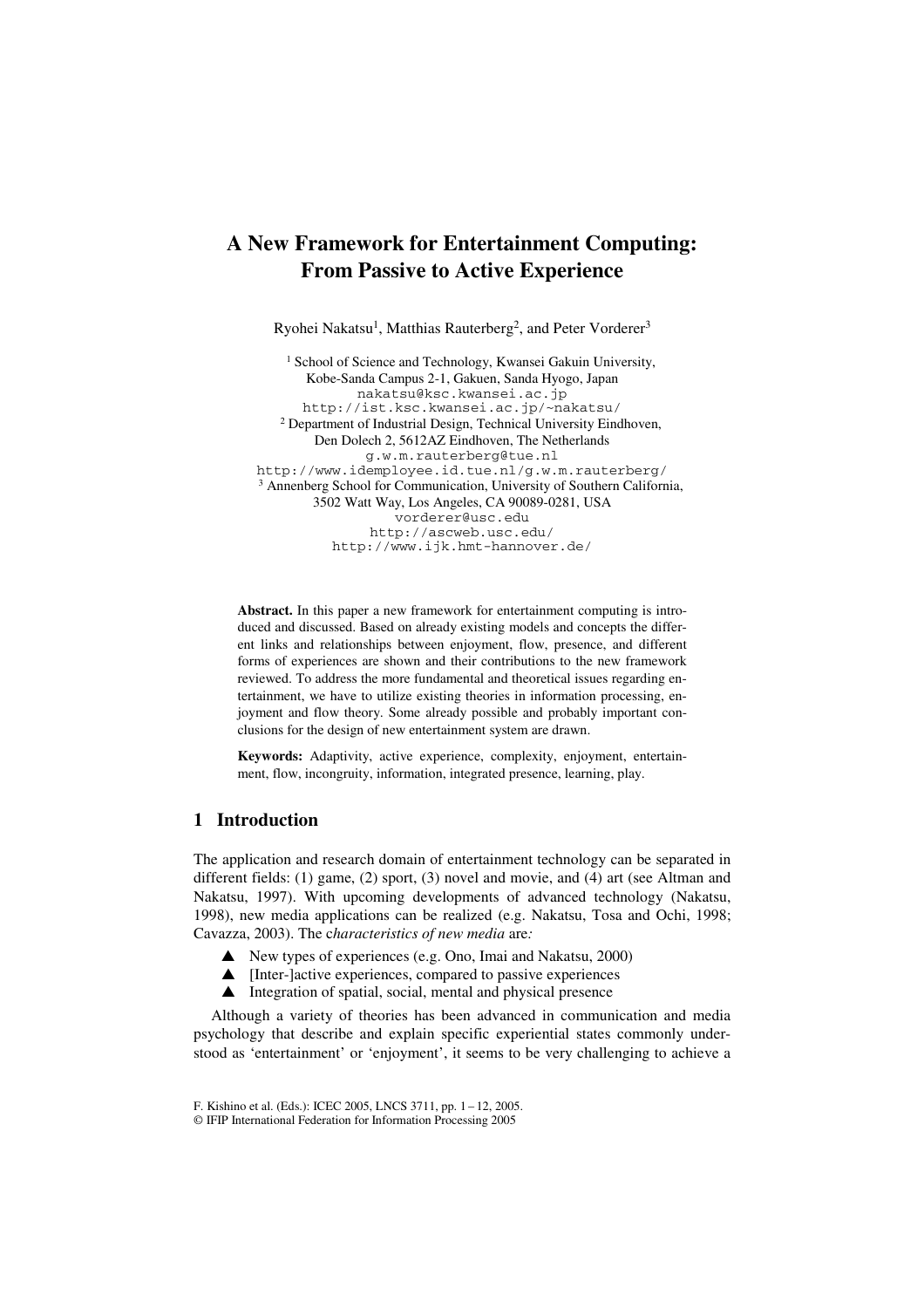coherent, integrative view on entertainment. The main reasons for these difficulties are the huge variety of experiences called 'entertainment' (e.g., curiosity, exhilaration, tenderness, pride, melancholy, sexual arousal, perception of being in control or holding power) and the procedural dynamics of entertainment, that is, the strong variability of cognitive and affective dimensions of entertainment over time within the course of media use (Vorderer, Klimmt and Ritterfeld, 2004).

Looking back, various types of considerations on *play* are already published: Groos (1901/1899), Huizinga (1980/1939), Caillois (1961/1958), Piaget (1969/1947), Csikszentmihalyi (1975), Kauke (1992), Scheuerl (1997), and Raessens and Goldstein (2005). While Groos (1901) argued that children's play is a preparation for life, this was later often credited with the idea that children need to run off their surplus energy. The c*lassification of play* by Caillois (1961) is given as follows: (1) **Competition** (Greek: Agon): Boxing, Soccer, Chess, etc.; (2) **Chance** (Latin: Alea): Dice, Roulette, etc.; (3) **Mimicry** (Greek: Mimicry): Actor, Theatrical play, etc.; and (4) **Ecstasy** (Greek: Ilinx): Swing, Thrill ride, etc. What is missing in Caillois' classification? Ecstatic immersion (Ilinx) is an essential factor in **all** plays, and Csikszentmihalyi (1975, 1990) has noticed this. Caillios confuses physical presence and mental presence. Does it really make sense to classify soccer and chess into the same group? According to the flow concept by Csikszentmihalyi (1990), flow is an essential factor of play in the following sense: (1) flow is same as immersion based on engagement (Douglas and Hargadon, 2000), and (2) the strict border between work and play is eliminated (Rauterberg and Paul, 1990; Rauterberg, 2004a).

### **1.1 Curiosity, Arousal and Pleasingness**

Curiosity is defined as a need, 'thirst' or desire for *knowledge*. The concept of curiosity is central to motivation in relation to mental presence. The term can be used as both a description of a specific behavior as well as a hypothetical construct to explain the same behavior to achieve mental presence. Berlyne (1960) believes that curiosity is a motivational prerequisite for exploratory behavior. Exploratory behavior refers to all activities concerned with gathering information about the environment and/or changing the environment. This leads to the conflict and question of whether exploratory behavior should be defined (1) in terms of the movements that a human performs while exploring, or (2) in terms of the goal or purpose of the observable behavior. A clear distinction between these two seems to be not always possible (Fjeld, Lauche, Bichsel, Voorhorst, Krueger and Rauterberg, 2002).

According to Berlyne (1960) arousal is a function of collative stimulus properties such as complexity, novelty, incongruity (incompatible, discrepant), and surprisingness (unexpected). Environments with medium level of uncertainty (and a positive hedonic tone) produce the most positive aesthetic judgments. Sufficient empirical support exists for Berlyne's curvilinear, inverted U-shape relationship that has been obtained at least for the complexity dimension that determines the arousal level (see Figure 1; based on former work of Wundt, 1874). Similar relationships have been obtained for other dimensions: more novel, more surprising, and less incongruous environments are preferred. Although Berlyne's research was pioneering, he did not sufficiently investigate the relationship to *individual* skills and preferences. This was addressed by Csikszentmihalyi's research (1975, 1990) about 'flow'.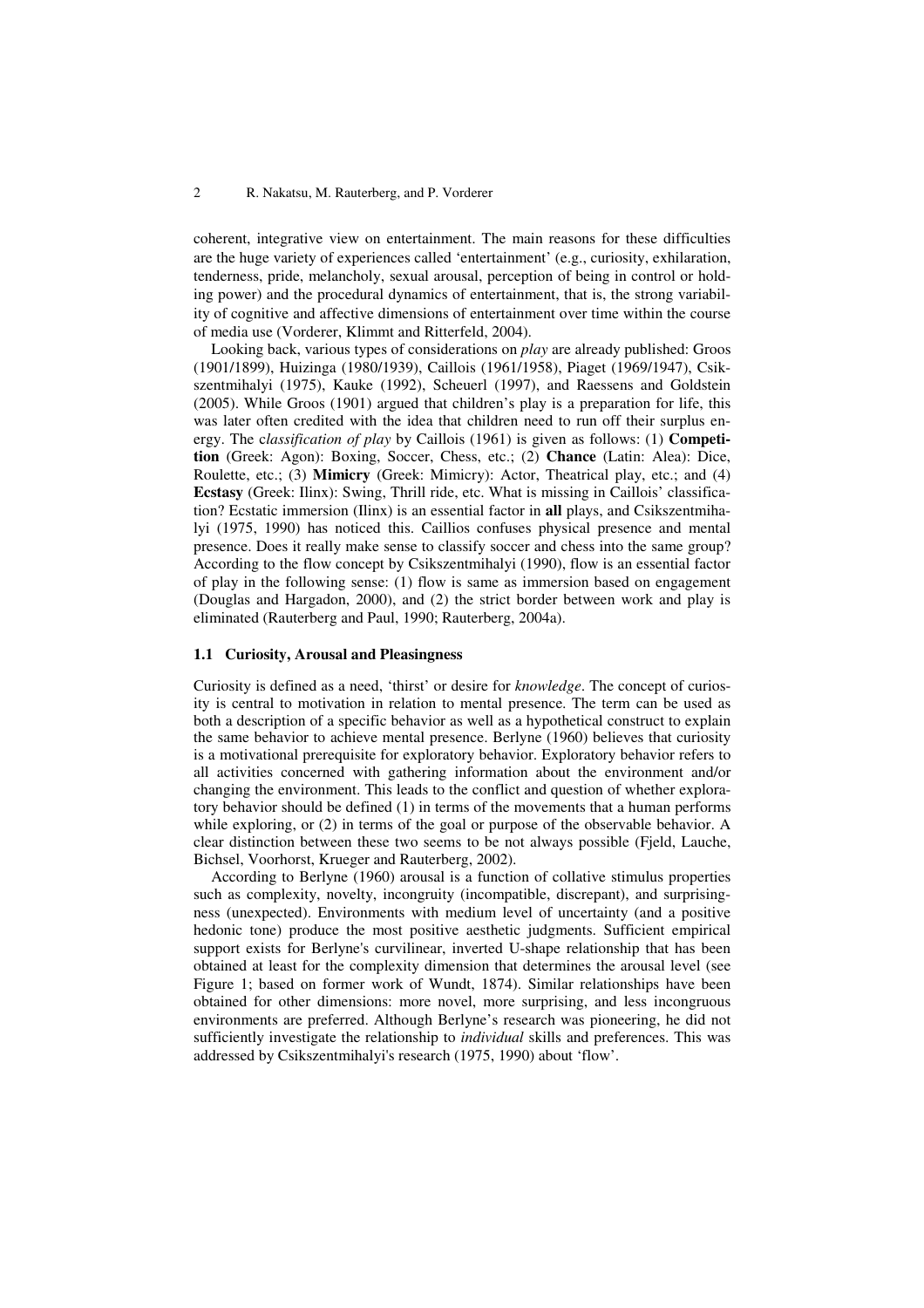

**Fig. 1.** The Wundt Curve (1874, left) shows the hedonic function used to calculate interest; the hedonic function is shown as a solid line, the reward and punishment sigmoidal curves summed to form the hedonic function are shown dashed. Relationship between cortical *arousal level* and *pleasingness* (right, adapted from Berlyne, 1960, p. 201).

#### **1.2 Conceptual Models of Flow**

All flow component segmentation models are based upon Csikszentmihalyi's definition of flow in terms of skills and challenges (Csikszentmihalyi, 1990, p. 74). However, the segmentation models attempt to account for all possible combinations (components) of high/low skills and challenges. Underlying all of the flow component segmentation models is the central role of skill and challenge as predictors of flow. Novak and Hoffman (1997) compare two flow component segmentation models. The original three component model from Csikszentmihalyi (1990; shown in Figure 2 left) identifies flow as congruent skills and challenges, both high and low; *anxiety* is identified as the combination of high challenges and low skills, and *boredom* as high skills and low challenges.



Fig. 2. Three component flow model (left; adapted from Csikszentmihalyi, 1990, p. 74); four component flow model (right; adapted from Novak and Hoffman, 1997)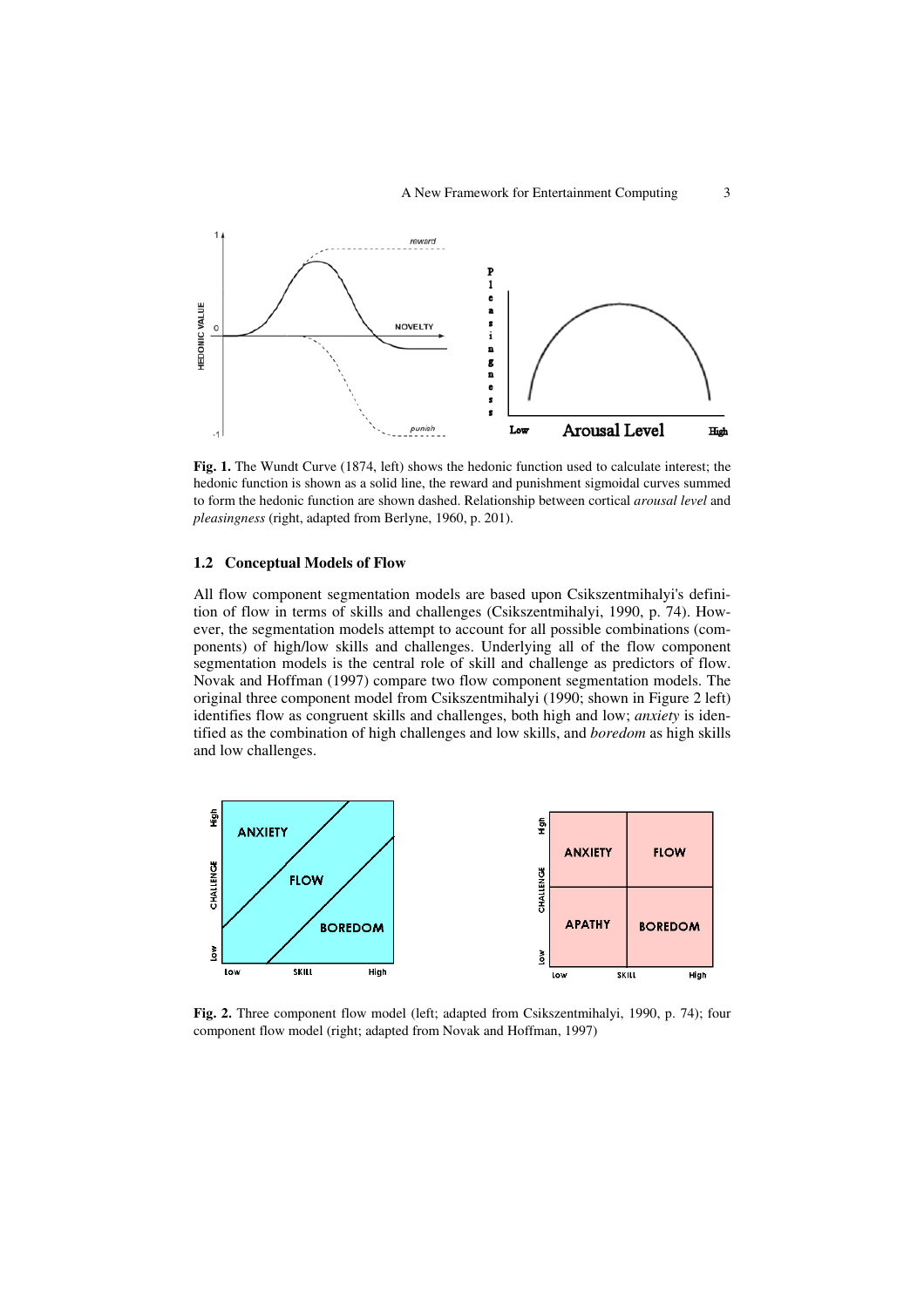#### 4 R. Nakatsu, M. Rauterberg, and P. Vorderer

In the four component model from Novak and Hoffman (1997; shown in Figure 2 right) identifies flow only in the combination of high skills and high challenges. They separate *apathy* from flow in the combination of low skills and low challenges. Sufficient empirical support has been found for the reformulated four component model shown in Figure 2 (right). An extension of this four component model is an extended eight component model (Massimini and Massimo, 1988; Ellis, Voelkl and Morris, 1994), which also allows for intermediate (moderate) levels of skills and challenges, and identifies four additional components: arousal, control, relaxation, and worry. As the arousal-relaxation distinction is collinear with challenge, and the control-worry distinction is collinear with skill, the eight component model does not provide any additional information that allows one to predict flow only based upon skill and challenge, over and above the four component model from Novak and Hoffman (1997). All these different multi-component models rely on a non-learning human with an almost fixed level of skills. But humans can and do learn and therefore change their skills and capabilities based on their actions taken.

We are compelled to learn and to make experiences our whole life. Human information processing can not be independent of this life-long learning process. In this sense, humans are open systems. In his law of requisite variety Ashby (1958) pointed out, that for a given state of the environment, an open system has to be able to respond adaptively, otherwise the adaptability and the ability of the system to survive is reduced. A learning system, without input or with constant input, either decays or (in the best case) remains fixed. Learning and the need for variety implies, that with constant input variety from context the requisite variety of the system tends to be not satisfied over time. This is a strong argument against 'one best way' solutions in system design to achieve a sufficient level of enjoyment (Csikszentmihalyi and Hunter, 2003).

#### **1.3 Information Processing Framework**

Based on the work of Streufert and Streufert (1978), Rauterberg (1995) extended their concepts into a general information processing framework by including learning of adaptive systems. Information and information processing are one of the most important aspects of dynamic systems. The term 'information', that is used in various contexts, might better be replaced with one that incorporates novelty, activity and learning. Hunt (1963) designated the 'arousal potential' of Berlyne (1960) as 'incongruity'. Rauterberg (1995) shifts the semantic and theoretic problems from incongruity to complexity. Incongruity is now defined as the difference in complexity between the learning system (internal complexity of the memory) and the context (external complexity) (see Figure 3).

Humans have a fundamental need for variety: they can't permanently perceive the same context, they can't do always the same things. The fundamental need for variety leads to a different interpretation of human behavior that is often classified as 'exploratory behavior' (Berlyne, 1960) or even 'errors' (Rauterberg and Felix, 1996). Variety is the basis to measure complexity. Rauterberg (1993) could demonstrate a promising approach of measuring behavioral and cognitive complexity in a fully automated way (see also recently Fromm, 2004). We can distinguish two different situations: (1) positive incongruity, and (2) negative incongruity (see Figure 3). If the context complexity of the environment is fixed then the learning process will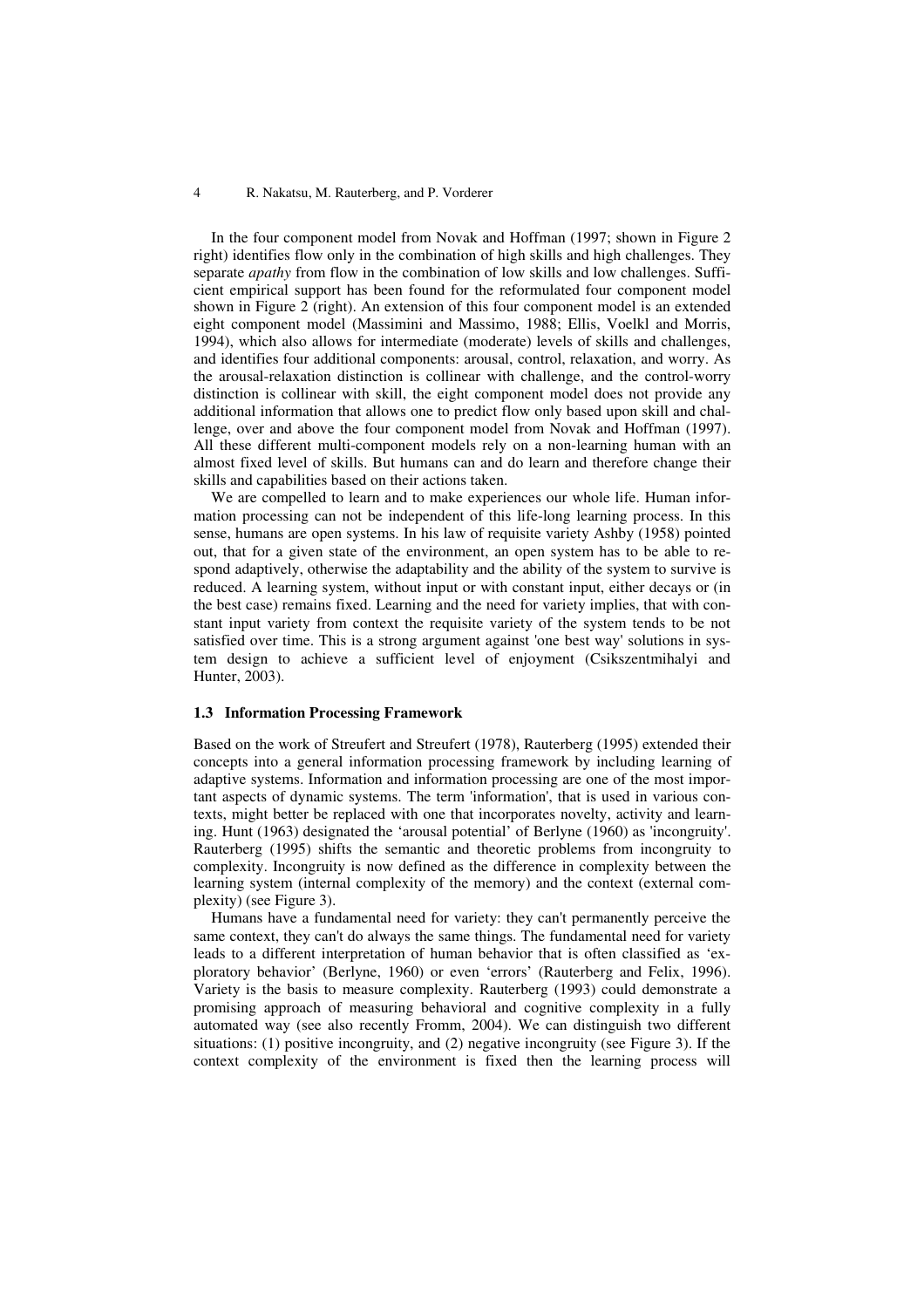automatically decrease the amount of incongruity, and at the end will turn positive incongruity into negative incongruity. If the actual amount of positive incongruity is below an individual specific threshold then this individual system can either start to actively increase the context complexity or looking for another context with sufficient complexity.



**Fig. 3.** The difference between the complexity of the system's mental model and the complexity of the situational context is called *incongruity* (adapted from Rauterberg 1995, p. 59)

Ulich (1987) differentiates between 'boredom' and 'monotony'. *Boredom* emerges from the feeling of not having enough possibilities to be active (fixed context complexity; see Figure 3). *Monotony* emerges from the feeling of doing always the same things ('fixed' system complexity; see Figure 3). If the context does not provide sufficient action affordances and opportunities (e.g. context complexity), we are condemned to boredom; if we are not allowed for sufficient variety and learning, we are condemned to monotony, and this monotony effect seems to be independent from the complexity of the system's knowledge structure (memory). Monotony can exists on any level of memory complexity and is mainly caused by insufficient learning and/or action opportunities.

Traditional concepts of information processing are models of homeostasis on a basic level *without* learning (e.g., Shannon, 1949). Human activity and the irreversible learning process are the main driving forces that cause permanently in-homeostasis in the relationship between a learning system and its context. A suitable model for information processing for learning systems must be conceptualized on a higher level: a homeostatic model of 'in-homeostasis'. The concept to information processing from Rauterberg (1995) includes action and learning and shows an inverted U-shaped function between positive incongruity and strength of particular behavior to keep the positive incongruity level optimized (see Figure 4).

First we have to accept that actual amount of incongruity is individual, context and situation specific; further is this situation specific incongruity permanently drifting based to learning. To keep the incongruity in an optimal range, the learning system has to be provided with a context in which the complexity should permanently increasing as well to provide a sufficient amount of positive incongruity (Csikszentmihalyi and Hunter, 2003). This contextual adaptation rate should be similar or close to the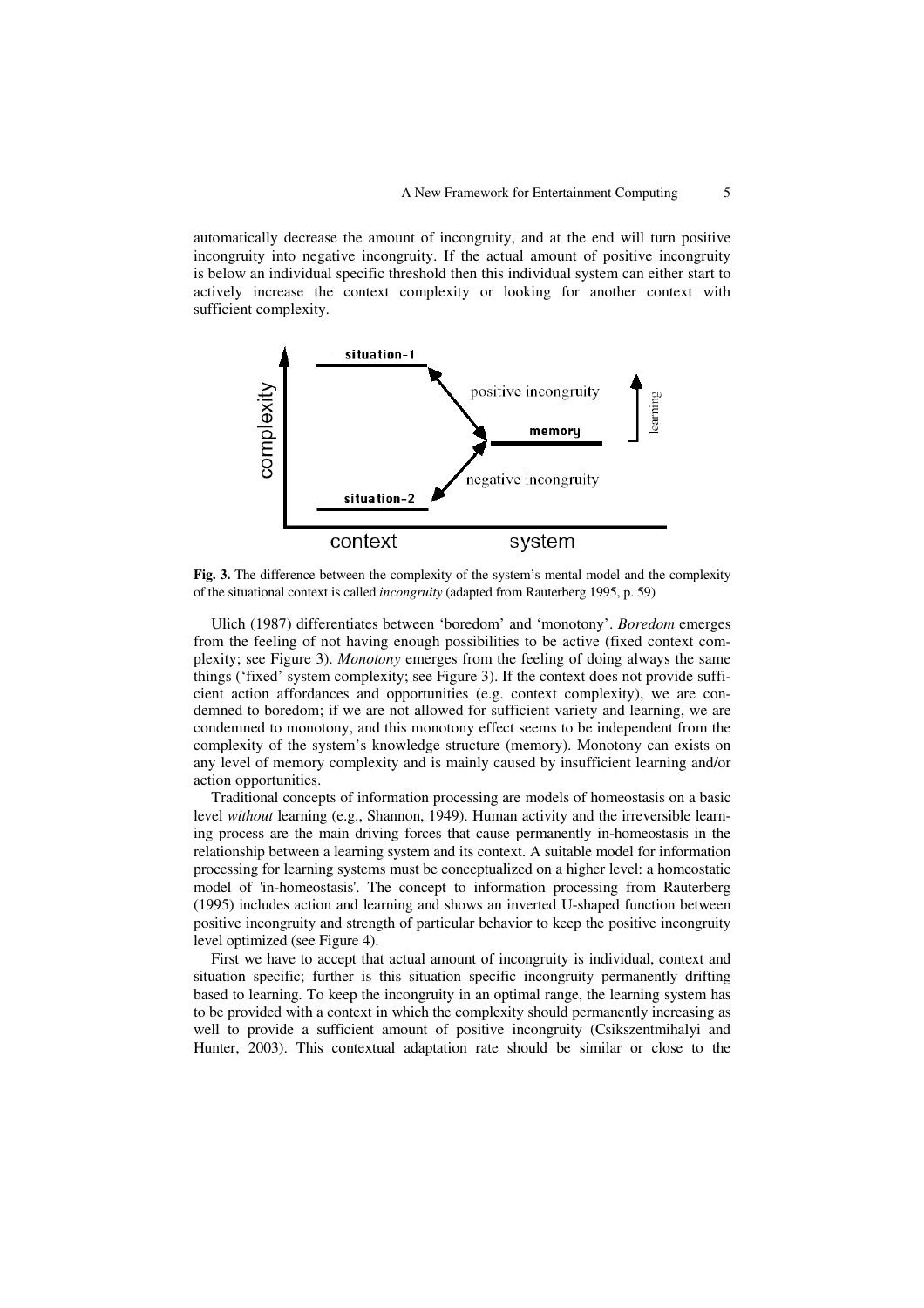#### 6 R. Nakatsu, M. Rauterberg, and P. Vorderer

individual learning rate<sup>1</sup>. If any of these conditions are not given, then each individual will enter the range of negative emotions and will start actions to re-establish a situation within the range of positive emotions (see Figure 4). If the incongruity increases (e.g., too fast increase of context complexity), the human starts actions to increase confirmation and therefore to decrease external complexity. If the incongruity decreases, the human would react with exploratory or other actions to increase novelty and external complexity.



Fig. 4. The coherence between positive incongruity, emotions and strength of observable behavior (taken from Rauterberg 1995, p. 66)

Future research will show how this model will be able to provide important design recommendations for entertainment systems with dynamic and adaptive behavior, beyond game levels with different complexity (see also Fabricatore, Nussbaum and Rosas, 2002). The work of Spronk (2005) looks very promising.

## **1.4 Conceptual Model of Flow**

-

A conceptual model of flow in relation to skill, challenge and presence is described in detail by Hoffman and Novak (1996) and Novak, Hoffman and Yung (2000). Key features of this model are that flow is determined by skills, challenges and presence. Challenges and presence are prerequisites for flow and exploratory behavior. The latest revised version of Hoffman and Novak's structural model is shown in Figure 5. Novak, Hoffman and Yung (2000) indicate the construct of exploratory behavior parallel to flow. Control in Figure 5 refers to Ajzen's (1988) construct of perceived behavioral control, and is indicated as an antecedent, rather than a consequence, of flow. Challenge determines flow directly, and via attention and presence indirectly (see Figure 5). This model of Novak, Hoffman and Yung (2000) is one of the first concepts in which (1) individual skill level (including learning), (2) external challenges, and (3) presence is related to exploratory behavior and flow.

<sup>&</sup>lt;sup>1</sup> This is the central concept and challenge of any kind of didactic (Heiman, 1962).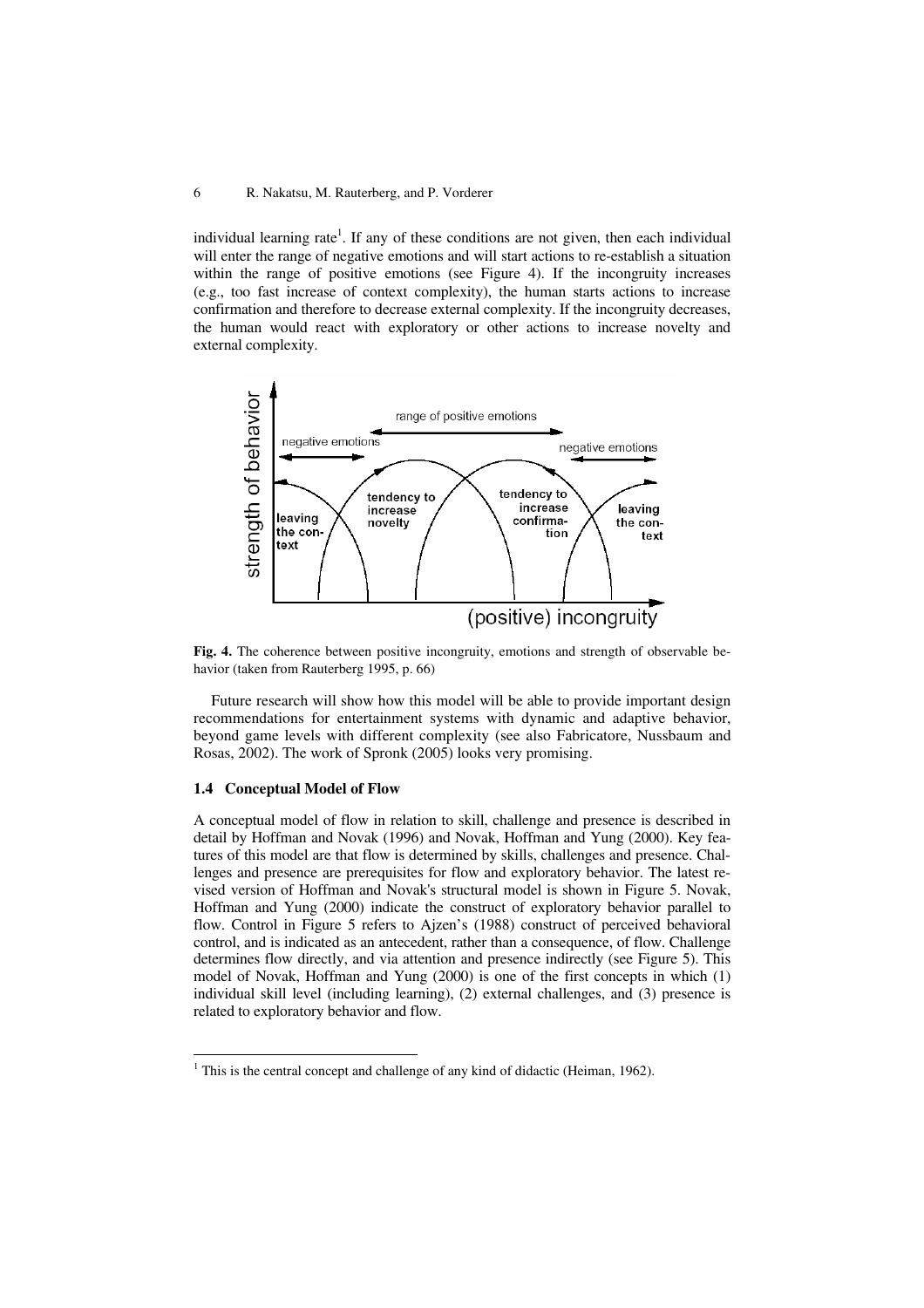

**Fig. 5.** Structural model of presence and flow in relation to other dimensions (adapted from Hoffman, Novak and Yung, 2000, p. 34)

In the model of Novak, Hoffman and Yung (2000, p. 34; see Figure 5) the direct paths to flow from skill, challenge, and presence are positive and statistically significant. However, there was no support for the hypothesis that greater focused attention corresponds directly to greater flow, although focused attention was found to correspond to greater presence and time distortion. Interactive speed exerts a direct positive influence on flow, but greater speed did not correspond to greater focused attention or presence and time distortion. Greater importance was positively associated with greater focused attention, and the longer the usage was, the greater the users' skill and control in the virtual environment.



Fig. 6. Enjoyment as the central concept for entertainment experience (adapted from Vorderer, Klimmt and Ritterfeld, 2004, p. 393)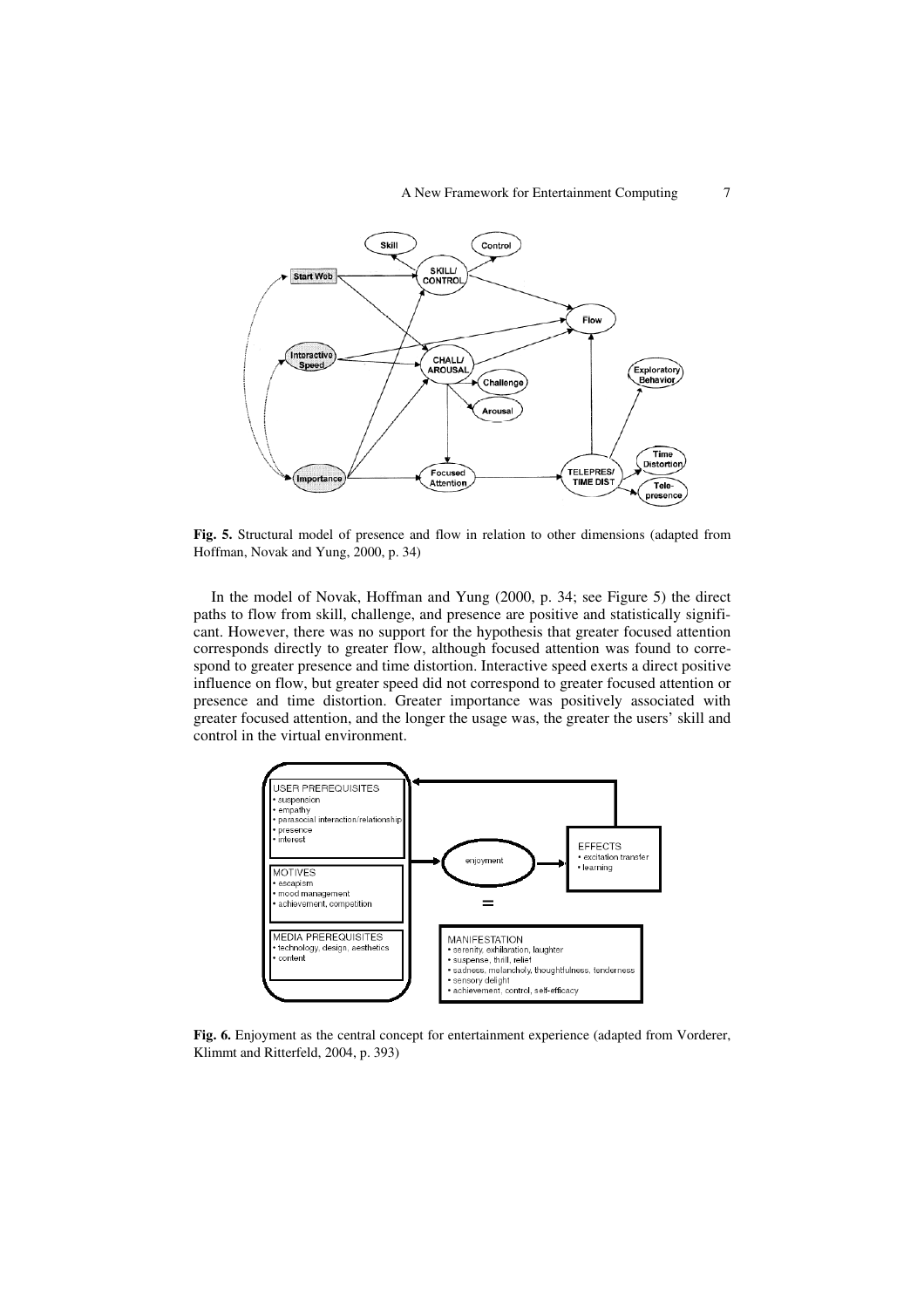#### 8 R. Nakatsu, M. Rauterberg, and P. Vorderer

Additionally Vorderer, Klimmt and Ritterfeld (2004) propose an integrated view of media entertainment that is capable of covering more of the dimensional complexity and dynamics of entertainment experiences than existing theories can do. Based on a description of what is meant by complexity and dynamics, the authors outline a conceptual model that is centered around enjoyment as the core of entertainment, and that addresses prerequisites of enjoyment which have to be met by the individual user and by the given media product. The theoretical foundation is used to explain why people display strong preferences for being entertained (motivational perspective; see Vorderer and Bryant, 2005) and what kind of consequences entertaining media consumption may have (effects perspective, e.g., facilitation of learning processes; Figure 6).

## **2 A New Framework for Entertainment Computing**

Human activities in the context of entertainment experiences can be related to two major classes:

- ▲ **Passive Experiences:** Reading novels, watching movies; people watch experiences of others, etc.; sometimes called 'lean back' entertainment.
- ▲ **Active Experiences:** Doing sports, creating art; people are active participants in the dynamic situation (e.g. Nakatsu, Tosa and Ochi, 1998) ; sometimes called 'lean forward' entertainment.

Passive and active experiences are the two poles of the 'activity' dimension. Active experience is mainly correlated with 'physical' presence, and passive experience mainly with 'mental' presence. Nakatsu (2004) combines 'physical' and 'mental' presence into 'integrated' presence.

- ▲ **Physical Presence:** hear sound, look at image, utter speech, move body, exercise, etc.
- ▲ **Mental Presence:** use language, read a book, listen to music, watch picture or movie, etc.
- ▲ **Integrated Presence:** Karaoke, theatrical play, musical performance, sculpture, professional sport, etc.

*Integrated presence* is based on a proper combination of a certain amount of physical activity and mental imaginations. Mind and body come together in a more enjoyable form of experiences and presence than each separately could achieve. Nakatsu (2004) proposed a n*ew classification of entertainment applications* in which the dimension of 'passive versus active experience' is related to the dimension of presence which is separated into 'physical', 'mental' and 'integrated' forms. In this new framework all existing and upcoming entertainment applications can be classified and categorized in a comprehensive new way (see Figure 7).

Virtual environments and new entertainment have added even more challenges to entertainment theory. Clearly, the amount and state of presence that virtual environments can elicit is closely connected to new entertainment (Klimmt and Vorderer, 2003). However, since presence itself is a multi-dimensional concept, a very large number of connections between (dimensions and precursors of) presence and (dimensions / manifestations of) entertainment is conceivable. For example, interactivity, which is a key element of virtual environments and an important determinant of inte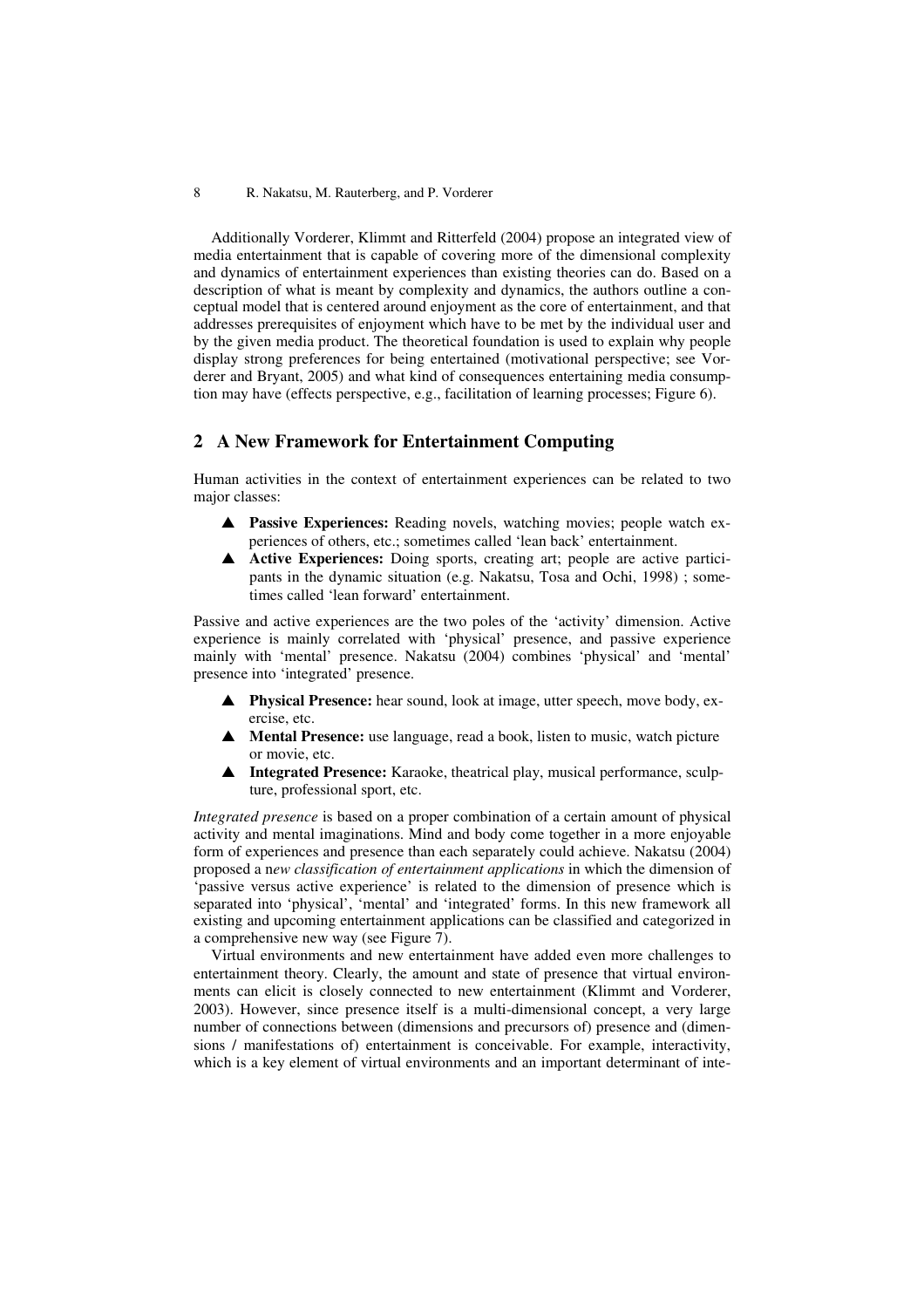grated presence, holds fundamental implications for the quality and intensity of new entertainment, primarily for individuals who can cope with the additional learning challenges of interactive media (Vorderer, Knobloch and Schramm, 2001).



**Fig. 7.** Classification framework for entertainment applications (adapted from Nakatsu, 2004)

Klimmt (2003) and Klimmt and Hartmann (2005) has linked interactivity to such diverse dimensions of enjoyment as *effectance*, *suspense*, *curiosity*, *pride*, and simulated experience of *attractive action roles*. Vorderer, Hartmann and Klimmt (2003) have discussed the implications of interactivity for *competitive* forms of entertainment. On the other side based on an intensive literature search (Rauterberg, 2004b), Rauterberg could find that *collaborative* forms of entertainment have significant positive effects on human growth and development. Other key characteristics such as sensuous richness (Turner, Turner and Caroll, 2005), audio-visual realism (Shirabe and Baba, 1997), digital narratives (Cavazza, 2003), aesthetics (Overbeeke and Wensveen, 2004; Wensveen and Overbeeke, 2004), and intercultural differences (Rauterberg, 2004a) have not yet been systematically connected to entertainment theory.

Another important link between presence and new entertainment refers to the assumption that enjoyment only occurs in situations when users perceive themselves as being in *control* (Früh and Stiehler, 2003). However, very immersive new entertainment applications could induce very captive and overwhelming feelings of presence, which in turn might lead to a reduction of perceived control and thus diminish enjoyment. From this perspective, entertainment experiences can only unfold if users achieve a balance between inner distance to and 'being captivated' by a virtual environment, which preserves a required minimum of perceived control over the situation (Kiili, 2005). The relationship between 'overwhelming' presence, perceived control and entertainment is thus another key objective of future theoretical and empirical investigations.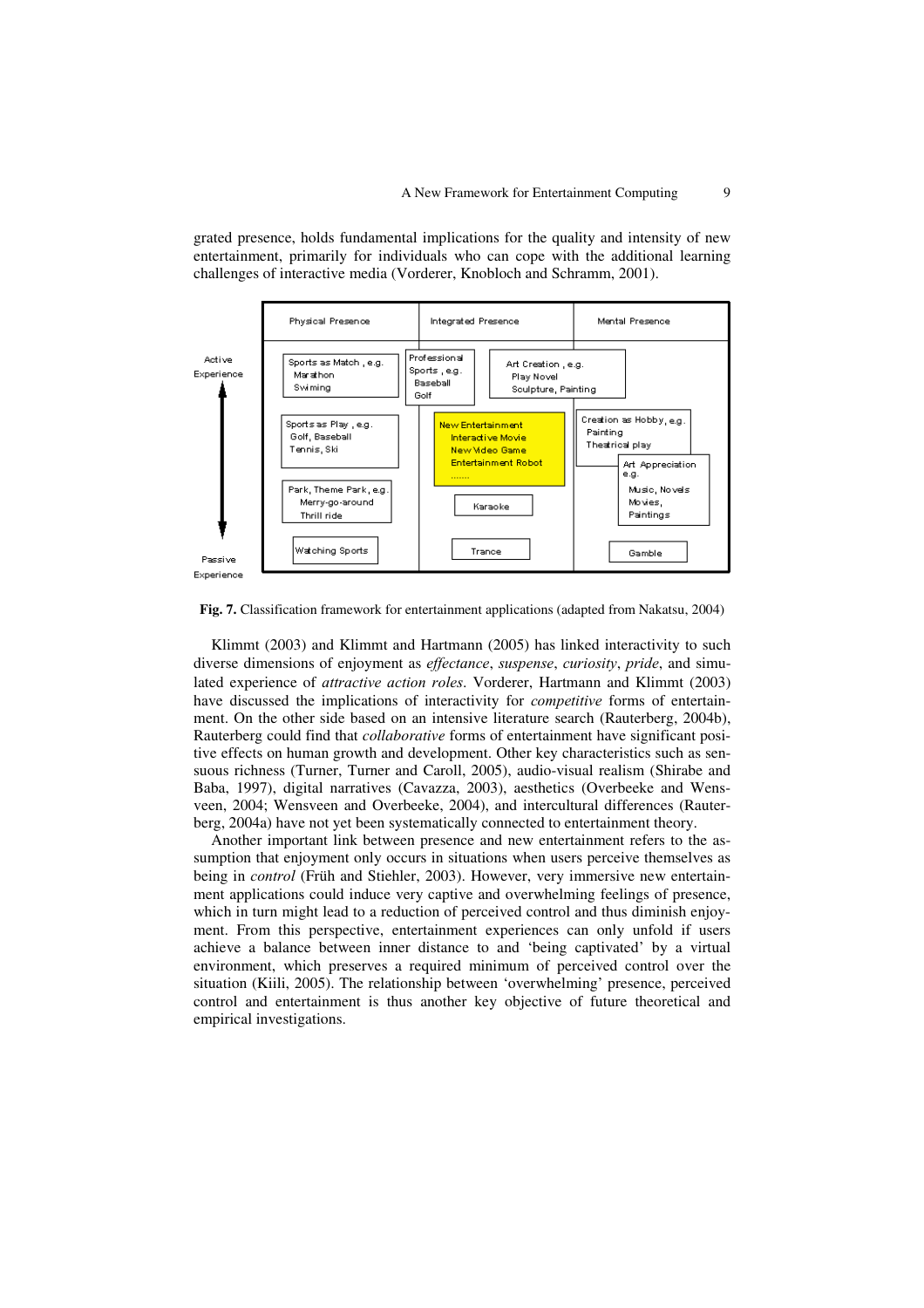## **3 Conclusions**

In this paper we have several theoretical concepts presented and discussed which can contribute to a new framework for entertainment computing. One major optimization criteria for the design of future entertainment applications (e.g. interactive movie, new type of video games, entertainment robots, etc) is *enjoyment* (Tosa and Nakatsu, 1998; Vorderer, Klimmt and Ritterfeld, 2004). To reach enjoyment integrated presence has to be combined with active experience. Active experience is mainly based on sufficient motor behavior involved in user actions: the cognitively and emotionally enhanced body! If the user is in a flow state, then active experience can lead to integrated presence. One of the remaining questions is how to get the user into the flow? Let us assume, we have a sufficient interactive environment which involves physical and mental presence (to achieve integrated presence), how should we link the challenges from this action space to the actual skill level of the user? One possible and promising answer is a sufficient adaptive system behavior to the user's learning progress. Enabling the user to keep his or her optimal incongruity (= proper match of challenges to skills), is probably the best design to reach enjoyable integrated presence.

## **References**

Ajzen, I. (1988). *Attitudes, Personality, and Behavior*. Chicago: Dorsey Press.

- Altman, E. & Nakatsu, R. (1997). Interactive Movies: Techniques, Technology and Content. *Course Notes, No. 16*, ACM SIGGRAPH'97.
- Ashby, R.W. (1958). Requisite variety and its implications for the control of complex systems. *Cybernetica*, Vol. 1, No. 2, pp. 83-99.
- Berlyne, D.E. (1960). *Conflict, Arousal, and Curiosity*. New York: McGraw Hill.
- Caillois, R. (1961). *Man, Play and Games* [Translated from 1958]. New York: Free Press.
- Cavazza, M. (2003).Virtual Unreality: Storytelling in Virtual Environments. In: *Proceedings of the ACM Symposium on Virtual Reality Software and Technology VRST'03* (pp. 4-5), New York: ACM.
- Csikszentmihalyi, M. & Hunter, J. (2003). Happiness in everyday life: the uses of experience samples. *Journal of Happiness Studies*, Vol 4, pp. 185-199.
- Csikszentmihalyi, M. (1975). *Beyond boredom and anxiety: experiencing flow in work and play*. San Francisco: Jossey-Bass Publishers.
- Csikszentmihalyi, M. (1990). *Flow: the psychology of optimal experience*, New York: Harper Perennial.
- Douglas, Y. & Hargadon, A. (2000). The pleasure principle: immersion, engagement, flow. In: *Proceedings of ACM Conference on Hypertext'00* (pp. 153-160), New York: ACM.
- Ellis, G.D., Voelkl, J.E. & Morris, C. (1994). Measurement and analysis issues with explanation of variance in daily experience using the flow model. *Journal of Leisure Research*, Vol. 26, No. 4, pp. 337-356.
- Fabricatore, C., Nussbaum, M. & Rosas, R. (2002). Playability in action videogames: a qualitative design model. *Human-Computer Interaction*, Vol. 17, pp. 311-368.
- Fjeld M., Lauche, K., Bichsel, M., Voorhorst, F., Krueger, H. & Rauterberg, M. (2002). Physical and virtual tools: activity theory applied to the design of groupware. *Computer Supported Cooperative Work*, Vol. 11, Nos. 1-2, pp. 153-180.
- Fromm, J. (2004). *The emergence of complexity*. Kassel: Kassel University Press.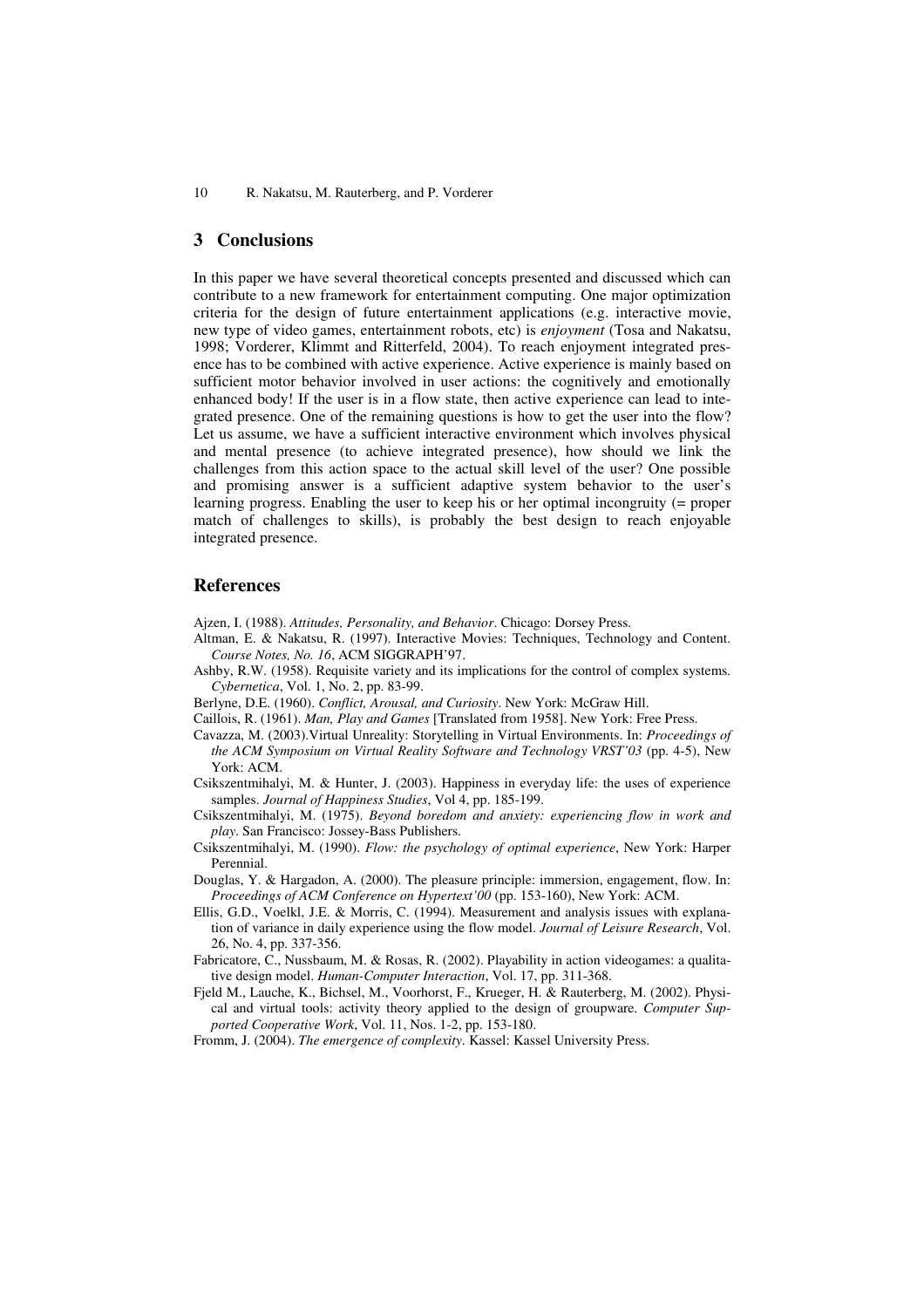- Früh, W. & Stiehler, H.-J. (2003; Eds.). Theorie der Unterhaltung-ein interdisziplinärer Diskurs [Translated: Entertainment theory–an interdisciplinary discourse]. Köln: van Halem Verlag.
- Groos, K. (1901). *The play of man* [Translated from 1899]. New York: D. Appleton.
- Heimann, P. (1962). Didaktik als Theorie und Lehre. *Die deutsche Schule*, Vol. 54, No. 9, pp. 407-27.
- Hoffman, D.L. & Novak, T.P. (1996). Marketing in hypermedia computer-mediated environments: conceptual foundations. *Journal of Marketing*, Vol. 60, pp. 50-68.
- Huizinga, J. (1980) (translated from 1939). *Homo Ludens: a study of the play element in culture*. London: Routledge and Kegan Paul.
- Hunt, J.M.V. (1963). Motivation inherent in information processing and action. In: O.J. Harvey (Ed.) *Motivation and social interaction: the cognitive determinants* (pp. 35-94)*.* New York: Ronald Press.
- Kauke, M. (1992). Spielintelligenz: spielend lernen-spielend lehren? [Translation: Play intelligence: playful learning-playful teaching]. Heidelberg: Spektrum Press.
- Kiili, K. (2005). Digital game-based learning: towards an experimental gaming model. *Internet and Higher Educations*, Vol. 8, pp. 13-24.
- Klimmt, C. & Hartmann, T. (2005, in press). Effectance, self-efficacy, and the motivation to play computer games. In P. Vorderer & J. Bryant (Eds.), *Playing video games: Motives, responses, and consequences*. Mahwah: Lawrence Erlbaum Associates.
- Klimmt, C. & Vorderer, P. (2003). Media Psychology 'is not yet there': introducing theories on media entertainment to the Presence debate. *Presence: Teleoperators and Virtual Environments*, 12 (4), 346-359.
- Klimmt, C. (2003). Dimensions and determinants of the enjoyment of playing digital games:A three-level model. In M. Copier & J. Raessens (Eds.), *Level Up: Digital Games Research Conference* (pp. 246-257), Utrecht: Utrecht University.
- Massimini, F. & Massimo, C. (1988). The systematic assessment of flow in daily experience. In M. Csikszentmihalyi and I. Csikszentmihalyi (Eds.), *Optimal Experience: Psychological Studies of Flow in Consciousness*, (pp. 288-306), New York: Cambridge University Press.
- Nakatsu, R., Tosa, N. & Ochi, T. (1998). Interactive movie system with multi-person participation and anytime interaction capabilities. In: *Proceedings of the 6th ACM International conference on Multimedia: Technologies for interactive movies* (pp. 2-10), New York: ACM.
- Nakatsu, R. (1998). Nonverbal information recognition and its application to communication. In: *Proceedings of the 6th ACM International Conference on Multimedia: Face/gesture recognition and their applications* (pp. 2-9), New York: ACM.
- Nakatsu, R. (2004). Entertainment computing. Retrieved March 2005 from: http://www.idemployee.id.tue.nl/g.w.m.rauterberg/presentations/Nakatsu(2004)/Nakatsu%5 B2004%5D\_files/frame.htm
- Novak, T.L., Hoffman, D.P. & Yung, Y.F. (2000). Measuring the customer experience in online environments: a structural modeling approach. *Marketing Science*, Vol. 19, No. 1, pp. 22-42.
- Novak, T.P. & Hoffman, D.L. (1997). Measuring the flow experience among web users. Retrieved from http://elab.vanderbilt.edu/research/papers/pdf/manuscripts/Flow-MeasuringFlowExpJul1997-pdf.pdf
- Ono, T., Imai, M. & Nakatsu, R. (2000). Reading a robot's mind: a model of utterance understanding based on the theory of mind mechanism. *Advanced Robotics*, Vol. 14, No. 4, pp. 311-326.
- Overbeeke, C.J. & Wensveen, S.A.G. (2004). Beauty in use. *Human-Computer Interaction*, Vol. 19, No. 4, pp. 367-369.
- Piaget, J. (1962). *Play, dreams and imitation in childhood* [Translated from 1947]. New York: Norton.
- Raessens, J. & Goldstein, J. (2005, Eds.). *Handbook of Computer Game Studies*. Cambridge: MIT Press.